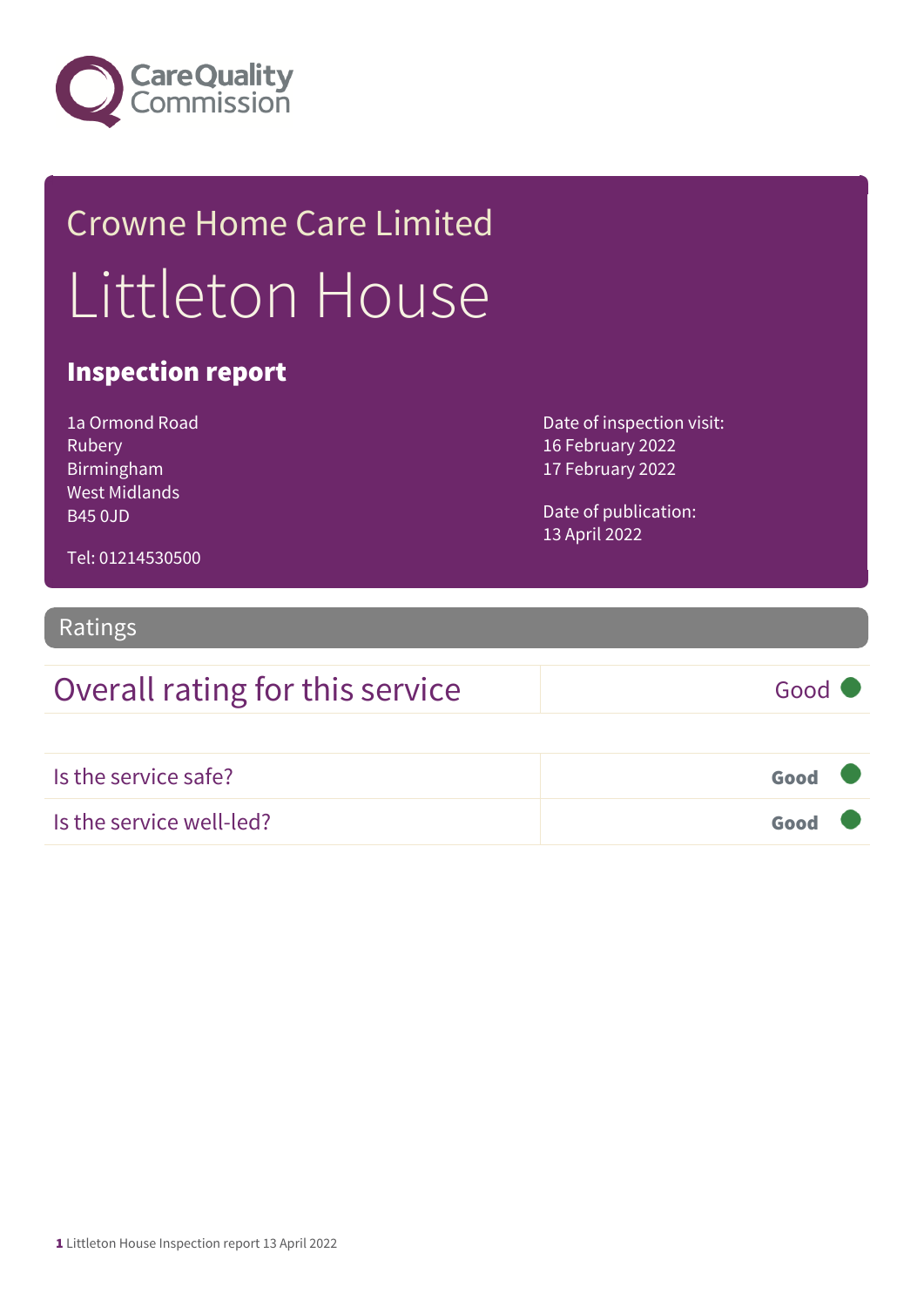## Summary of findings

#### Overall summary

We expect health and social care providers to guarantee autistic people and people with a learning disability the choices, dignity, independence and good access to local communities that most people take for granted. Right support, right care, right culture is the statutory guidance which supports CQC to make assessments and judgements about services providing support to people with a learning disability and/or autistic people.

#### About the service

Littleton House is a support living service, providing personal care to 20 people at the time of inspection. The service provides support to people who have a learning disability or physical disability.

There were six houses, containing individual flats. Each person had their own bedroom and bathroom facilities. Each house contained a shared communal lounge and kitchen area.

People's experience of using this service and what we found People received a service that was safe and well-led. There were systems in place to monitor the quality and safety of the service.

Infection prevention and control practices were safe and spot checks were carried out by the management team.

People were supported by staff who knew them well. Staff received relevant training and knew how to recognise and escalate safeguarding concerns. Peoples medicines were managed safely, and staff had been recruited safely.

People were supported to have maximum choice and control of their lives and staff supported them in the least restrictive way possible and in their best interests; the policies and systems in the service supported this practice.

Based on our review of safe and well-led the service was able to demonstrate how they were meeting the underpinning principles of Right support, right care, right culture. People were support to have maximum choice, control and independence. Care was person-centred and promoted people's dignity, privacy and human rights. The ethos, values and attitude of the management team and staff ensured people lead confident, inclusive and empowered lives.

#### Rating at last inspection and update

The last rating for this service was requires improvement (published 11 September 2021) and there was a breach of regulation. The provider completed an action plan after the last inspection to show what they would do and by when to improve. At this inspection we found improvements had been made and the provider was no longer in breach of regulations.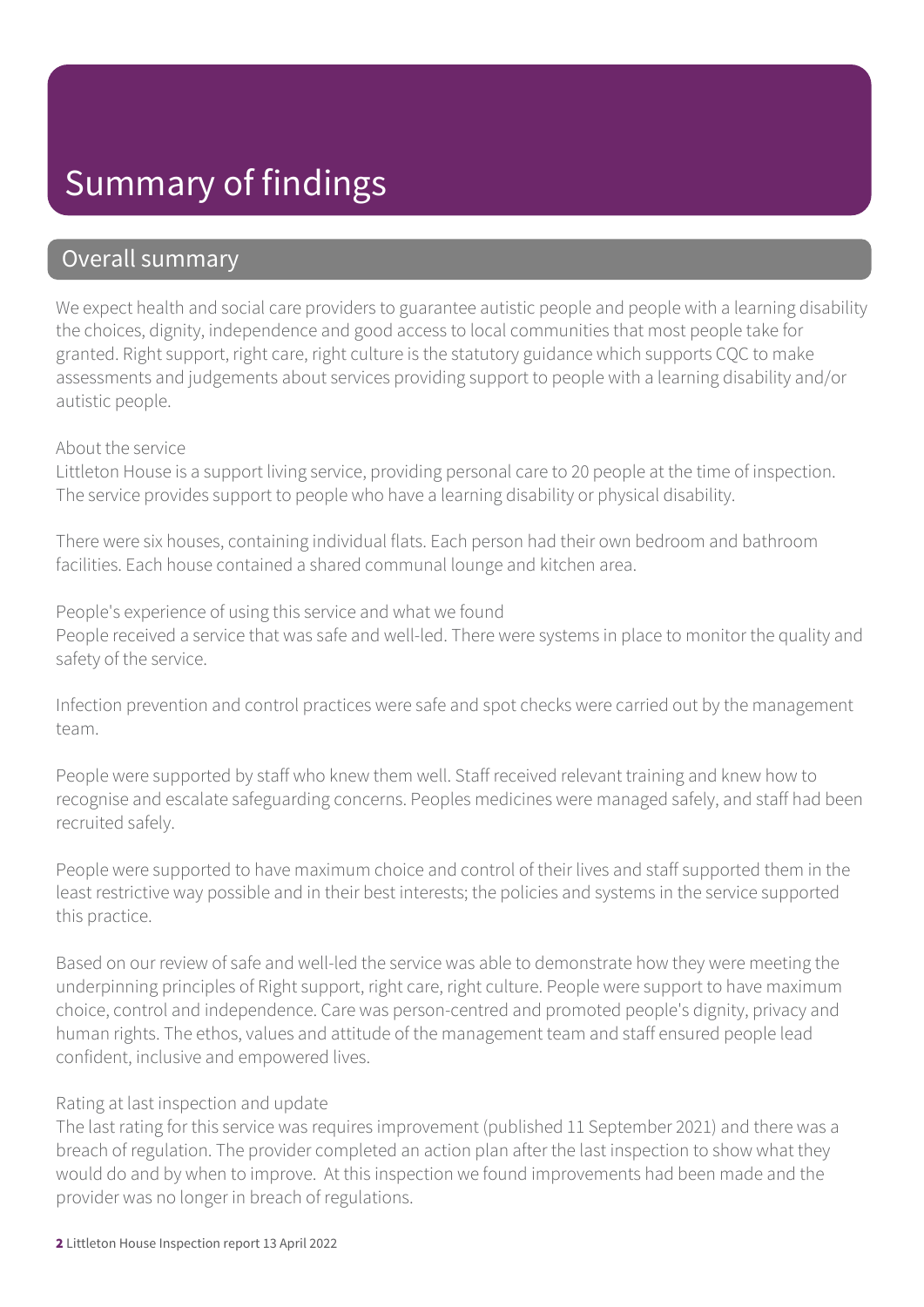#### Why we inspected

We received concerns in relation to the safeguarding of people using the service. As a result, we undertook a focused inspection to review the key questions of safe and well-led only. Whilst undertaking this inspection we assessed whether the service was applying the principles of right support, right care and right culture. We reviewed the information we held about the service. No areas of concern were identified in the other key questions. We therefore did not inspect them. For those key questions not inspected, we used the ratings awarded at the last inspection to calculate the overall rating.

The overall rating for the service has changed from requires improvement to good based on the findings of this inspection.

We found no evidence during this inspection that people were at risk of harm from this concern. Please see the safe and well-led sections of this full report.

You can read the report from our last comprehensive inspection, by selecting the 'all reports' link for Littleton House on our website at www.cqc.org.uk.

Follow up

We will continue to monitor information we receive about the service, which will help inform when we next inspect. If we receive any concerning information we may inspect sooner.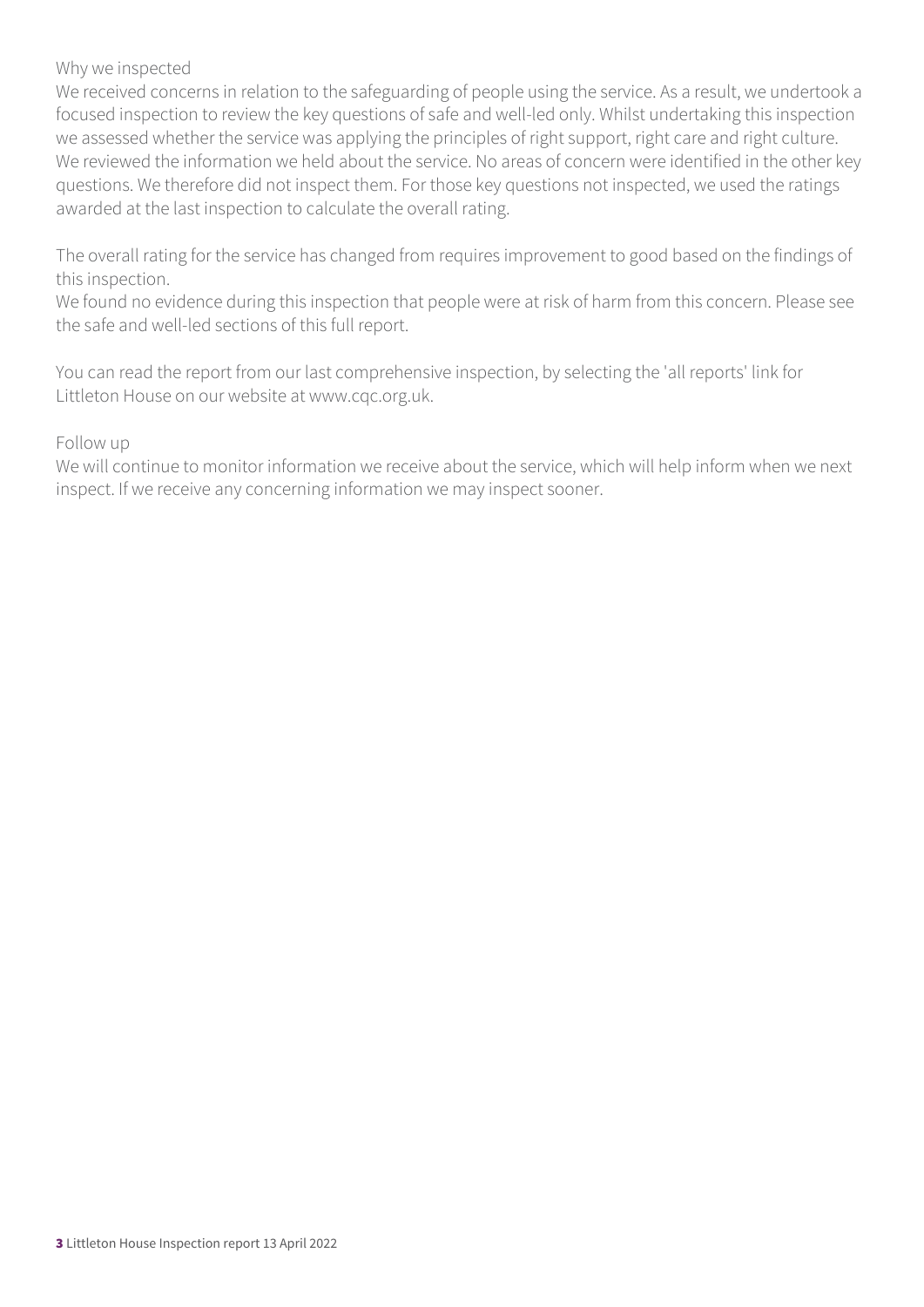## The five questions we ask about services and what we found

We always ask the following five questions of services.

| Is the service safe?                    | Good |
|-----------------------------------------|------|
| The service was safe.                   |      |
| Details are in our safe findings below. |      |
|                                         |      |
| Is the service well-led?                | Good |
| The service was well-led.               |      |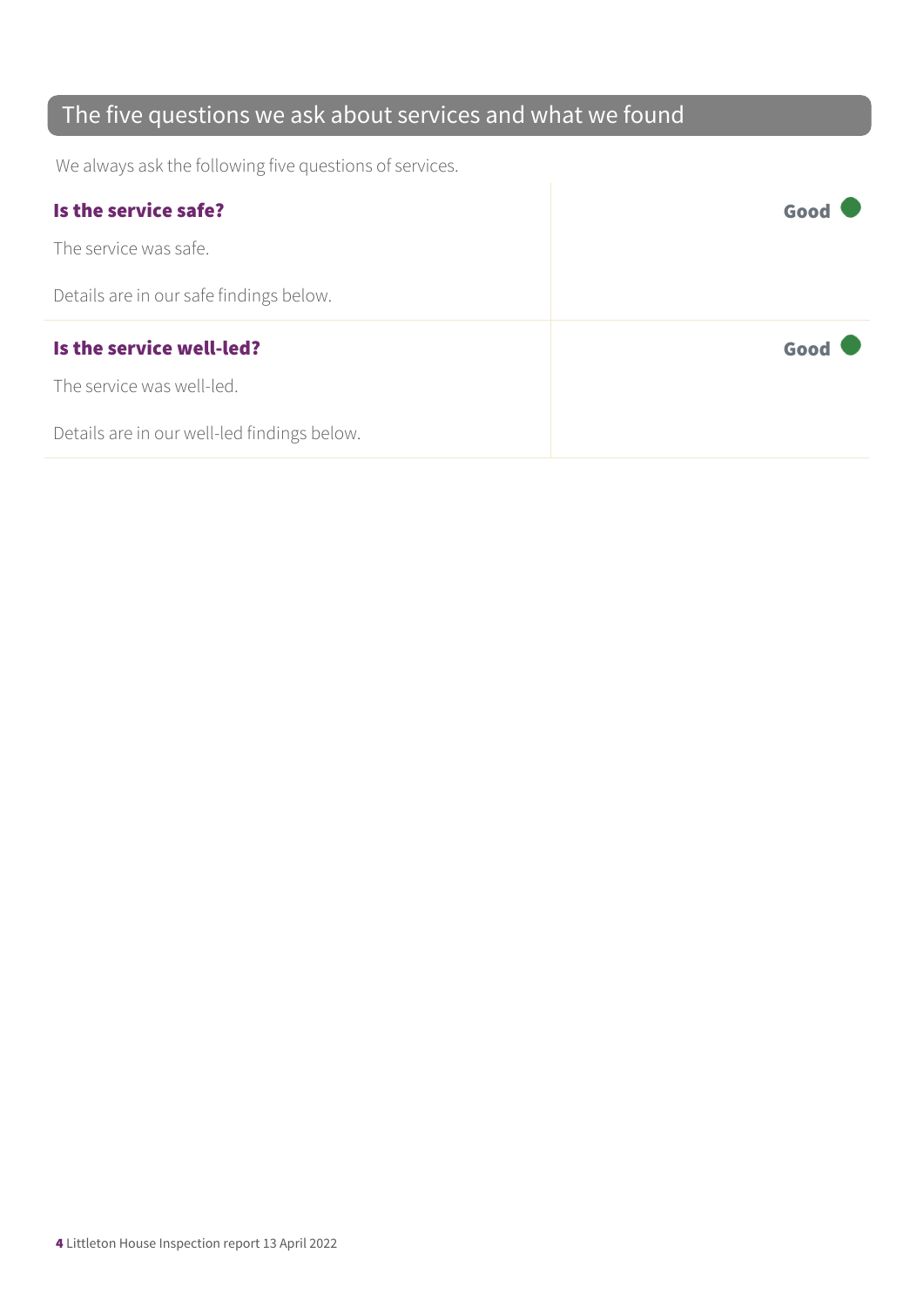

# Littleton House

### Detailed findings

## Background to this inspection

#### The inspection

We carried out this inspection under Section 60 of the Health and Social Care Act 2008 (the Act) as part of our regulatory functions. We checked whether the provider was meeting the legal requirements and regulations associated with the Act. We looked at the overall quality of the service and provided a rating for the service under the Health and Social Care Act 2008.

#### Inspection team

The inspection was carried out by one inspector.

#### Service and service type

This service provides care and support to people living in a 'supported living' setting, so that they can live as independently as possible. People's care and housing are provided under separate contractual agreements. CQC does not regulate premises used for supported living; this inspection looked at people's personal care and support.

The service had a manager registered with the Care Quality Commission. This means that they and the provider are legally responsible for how the service is run and for the quality and safety of the care provided.

#### Notice of inspection

We gave the service short period notice 24 hours' notice of the inspection. This was because the service is small, and people are often out, and we wanted to be sure there would be people at home to speak with us.

Inspection activity started on 16 February 2022 and ended on 22 February 2022. We visited the location's office on 16 and 17 February 2022.

#### What we did before the inspection

We reviewed the information we had received about the service since the last inspection. We used the information the provider had sent to us in the provider information return. This is information providers are required to send us annually with key information about their service, what they do well, and improvements they plan to make.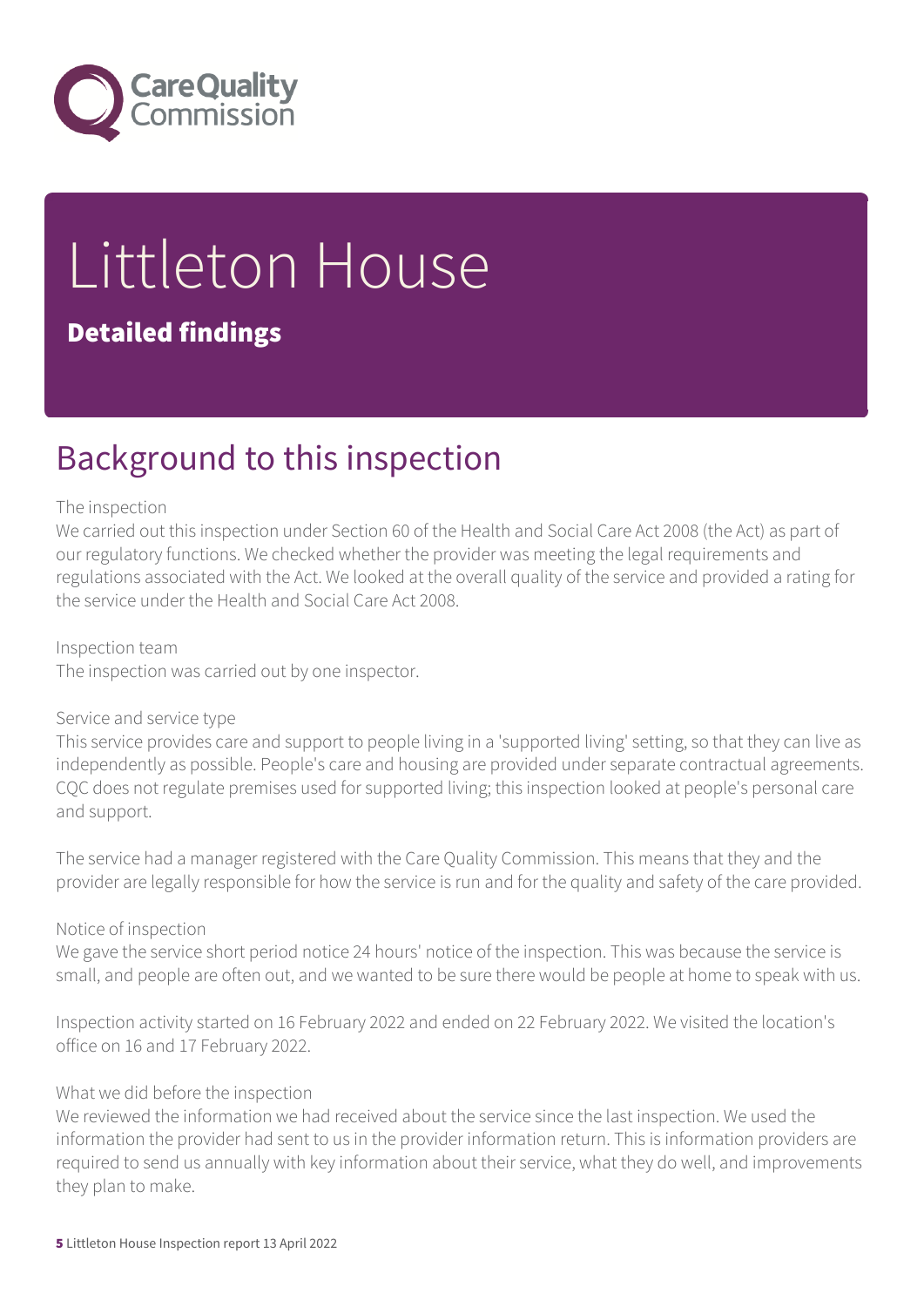#### During the inspection

We spoke with eight staff including the registered manager, director and care workers. We spoke with five people using the service and four relatives for their views about the service. People who used the service were able to talk to us. We viewed a range of records. This included three peoples care records, including two peoples daily living records and medicine records.

#### After the inspection

We reviewed a range of quality assurance records and training records.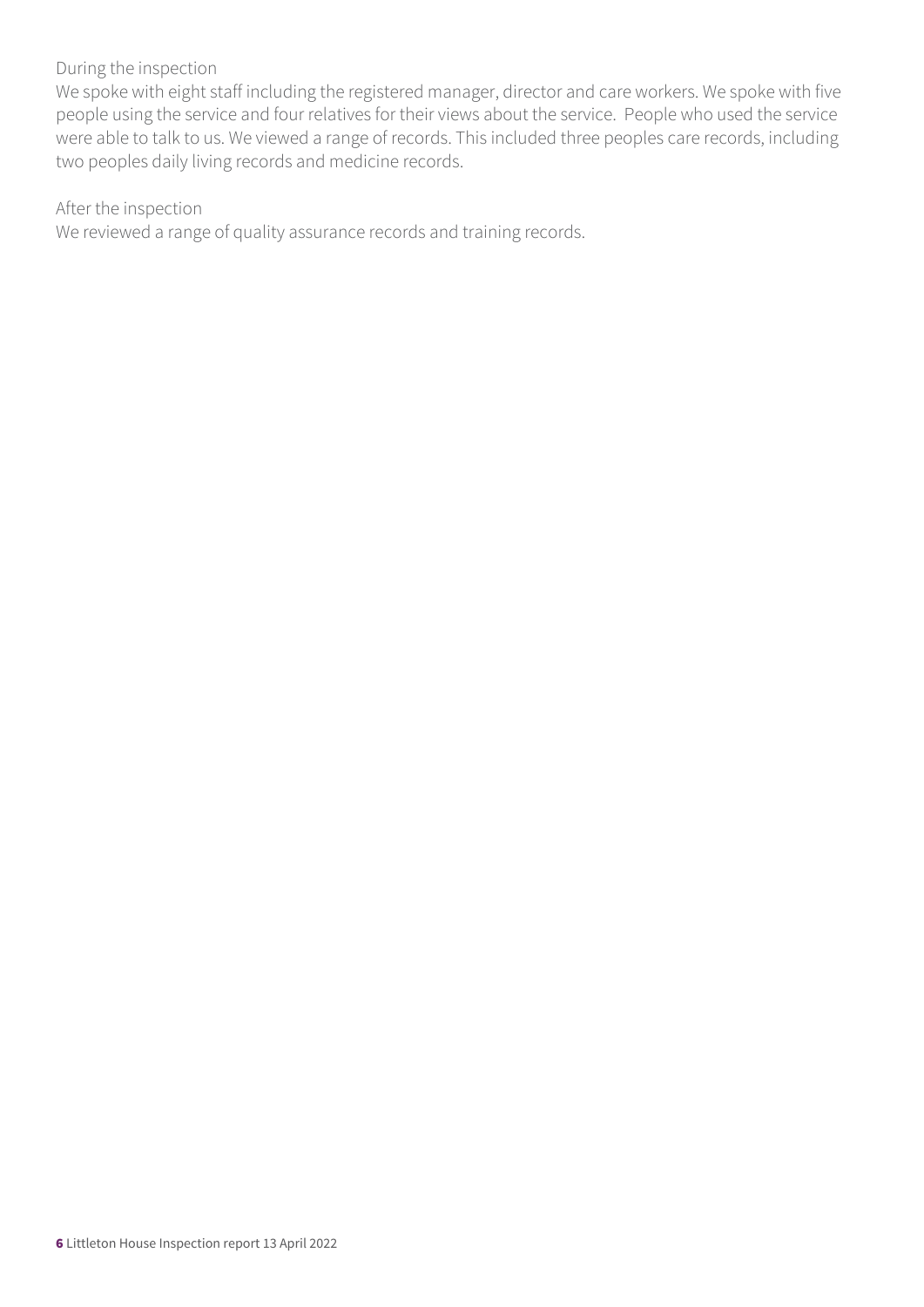## Is the service safe?

## Our findings

Safe – this means we looked for evidence that people were protected from abuse and avoidable harm.

At our last inspection we rated this key question requires improvement. At this inspection the rating has changed to good. This meant people were safe and protected from avoidable harm.

Assessing risk, safety monitoring and management; Using medicines safely

- The provider had made improvements to peoples care records and risk assessments to ensure these clearly outlined peoples support needs and how staff should support them. Risk assessments detailed the risks to individuals, and actions that could be taken to reduce those risks.
- Staff we spoke to were knowledgeable about people's needs and how they supported them safely.
- People received support from staff to take their medication when required and safely. A person said "[Staff member] administers my medication for me, I don't like taking medication I get anxiety, [staff member] calms me down before I have to take my medication and they stay with me while I take it."
- Staff received medication training and underwent competency checks. Staff told us they felt confident when administering medication.

#### Staffing and recruitment

- Staff were recruited safely. The registered manager ensured staff had a Disclosure and Barring Service (DBS) check prior to commencing work. The DBS helps employers make safer recruitment decisions.
- Staffing levels were sufficient. The provider had worked with the local authority to ensure people received the support hours they required.

Systems and processes to safeguard people from the risk of abuse; Learning lessons when things go wrong ● The analysis of trends in incidents and accidents across the service had been improved. Accidents and incidents had been explored to try and identify the cause and actions were put in to place to try and mitigate future risk or reoccurrence. These were then analysed on a monthly basis to highlight any trends or themes.

- People were supported by staff who understood how to recognise and report abuse.
- Staff told us they received safeguarding training, and this was evidenced in records. A staff member said "Safeguarding is protecting vulnerable adults or children by noticing if something doesn't look right or something suspicious is happening. I'd report to my manager, the local authority or Care Quality Commission."
- The registered manager was able to demonstrate that safeguarding's were recorded, investigated and actions taken. Where appropriate the registered manager contacted the relevant professionals as part of the investigation.

#### Preventing and controlling infection

Since the last inspection improvements had been made to ensure the service was preventing and controlling infection.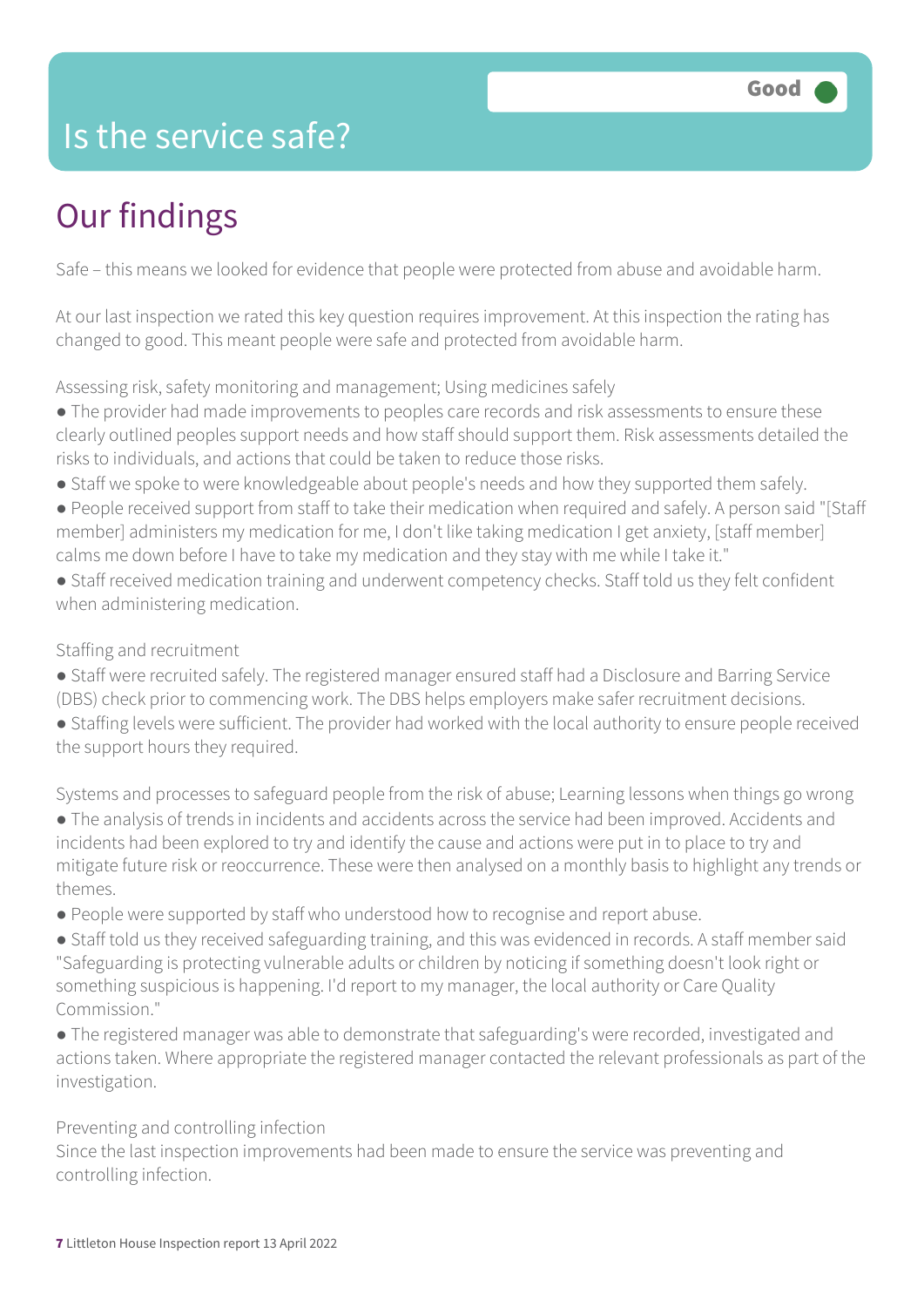- We were assured that the provider was preventing visitors from catching and spreading infections.
- We were assured that the provider was meeting shielding and social distancing rules.
- We were assured that the provider was admitting people safely to the service.
- We were assured that the provider was using PPE effectively and safely.
- We were assured that the provider was accessing testing for people using the service and staff.

● We were assured that the provider was promoting safety through the layout and hygiene practices of the premises.

● We were assured that the provider was making sure infection outbreaks can be effectively prevented or managed.

● We were assured that the provider's infection prevention and control policy was up to date.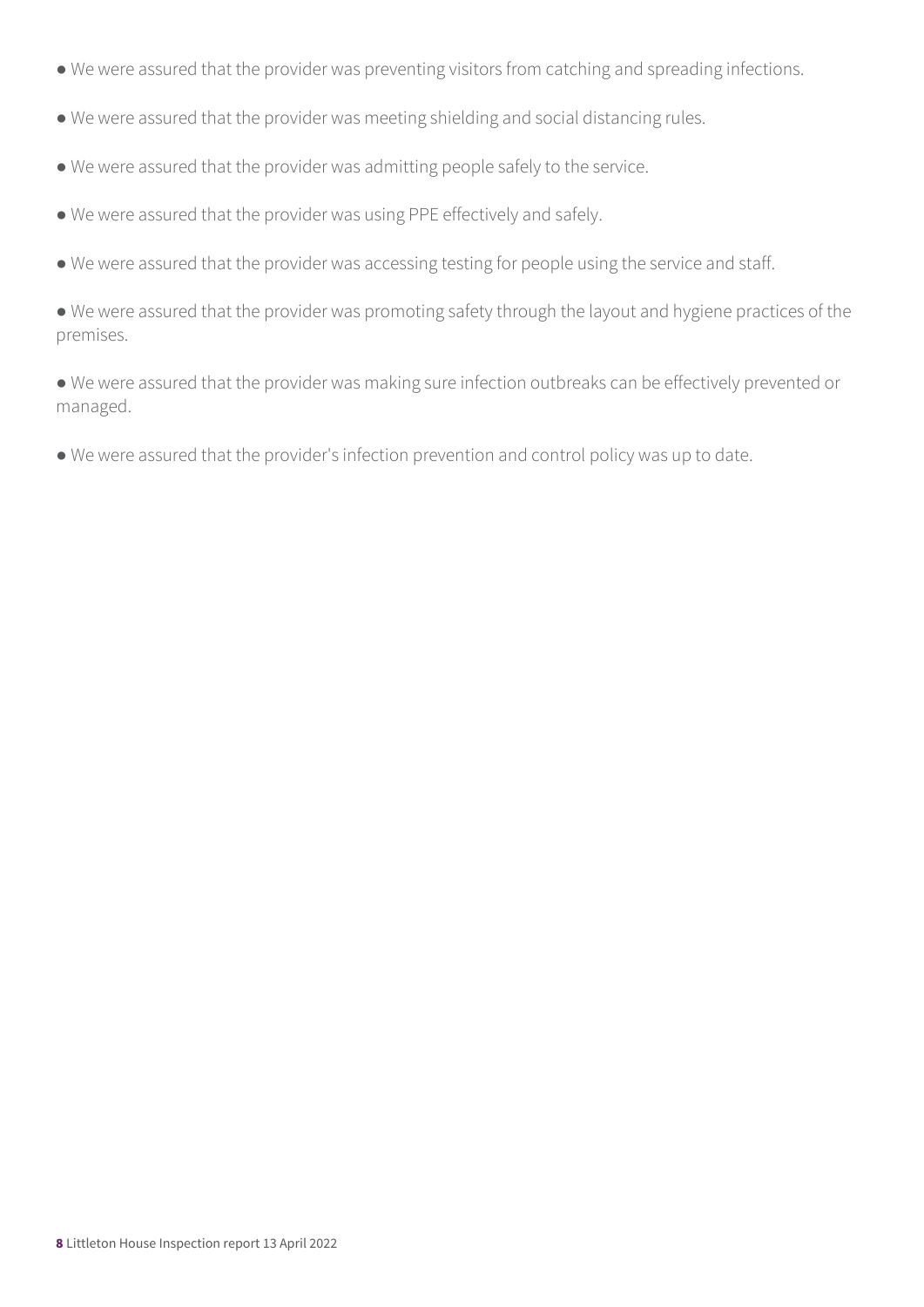## Is the service well-led?

## Our findings

Well-led – this means we looked for evidence that service leadership, management and governance assured high-quality, person-centred care; supported learning and innovation; and promoted an open, fair culture.

At our last inspection we rated this key question requires improvement. At this inspection the rating has changed to good. This meant the service was consistently managed and well-led. Leaders and the culture they created promoted high-quality, person-centred care.

Managers and staff being clear about their roles, and understanding quality performance, risks and regulatory requirements

At our last inspection we found the systems in place to monitor and improve the quality of the service were not robust. This was a breach of Regulation 17 (Good governance) of the Health and Social Care Act 2008 (Regulated Activities) Regulations 2014.

Enough improvement had been made at this inspection and the provider was no longer in breach of regulation 17.

- Improvements had been made to ensure peoples COVID-19 risk assessments considered their specific characteristics.
- The provider had formalised the process around monitoring checks for visitors and checks were recorded.
- The provider had updated the infection control policy to ensure it was up to date.
- The provider had improved systems in place to ensure the effective monitoring of safety in the service. Relatives told us staff understood the risks associated with peoples care needs.
- Surveys had taken place with people, relatives and staff. There was a clear audit trail to demonstrate how issues had been explored and acted on.

Promoting a positive culture that is person-centred, open, inclusive and empowering, which achieves good outcomes for people

- People received person centred support from a consistent staff team.
- People felt empowered by staff to make their own choices. One person said "I'm lazy, I wake up in the morning and the staff say what do you want to do today? I say I want to stay in bed. It's my choice, especially in the winter when it's cold I don't want to get out of bed in the morning. With my condition when I'm cold my limbs stiffen up. The thing that helps me is a nice warm bath, I get a bath every day of the week."
- Staff we spoke with knew people well and enjoyed their roles in supporting people. One staff member told us that the best part of their role was, "Looking after the service users and helping them achieve new goals." Another staff member said, "I enjoy making a difference to someone's life."

Engaging and involving people using the service, the public and staff, fully considering their equality characteristics

● Care plans considered peoples equality characteristics and daily logs evidenced that people had choice